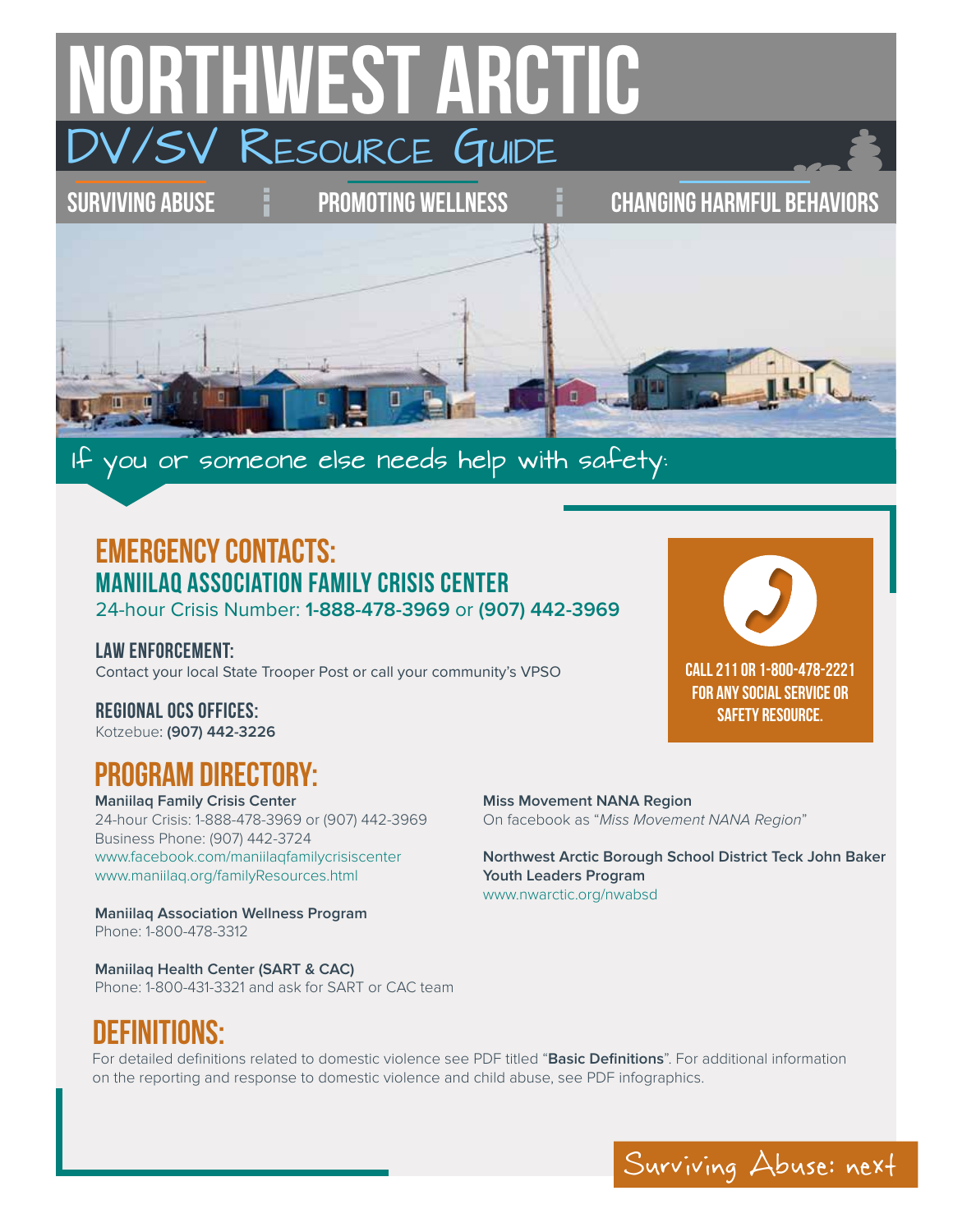

### Reporting: For children & Teens

(See PDF called "**Basic Definitions**" and PDF called "**Infographic: What to Do if You Suspect a Child is Being Abused or Neglected**" for more information on Child Advocacy Centers, or CACs.)

The **Maniilaq Association** runs a small child advocacy center (CAC) within a private, confidential location in the Maniilaq Health Center. Its purpose is to provide a neutral facility for the evaluation, investigation, and treatment of child abuse and to support children and teens and non-offending caregivers. Services include:

- **Transportation** to CAC, if needed
- **Child-friendly, developmentally appropriate interviews** conducted by a trained forensic interviewer
- **Medical examinations** (when necessary) performed by a caring health care provider with special training in child abuse
- **Alaska Native family advocates** to guide families through the CAC process and support them afterwards
- **Information and support** to help caregivers understand the abuse and how to help the child
- **Referrals** for counseling, legal services, and any other needs
- **Accompaniment and support** for the child through the court process

### Reporting: For Adults

(See PDF called "**Basic Definitions**" and PDF called "**Infographic: what are your options as an adult victim of DV and/ or SV**" for more information about the option of reporting and about Sexual Assault Response Teams or SARTs.)

Adults are not required to make a report if they are abused by a partner or sexually assaulted by anyone. If they choose to, here is what's in place for victims in the region. The SART process may also be available to teenagers in the region:

- If a victim (female or male) of sexual assault contacts local law enforcement or the shelter, they can receive transportation (at no cost to them) into **Kotzebue** for the SART process.
- The SART meets in a private facility within **Maniilaq Health Center**.
- In the SART process, the victim can meet with a law enforcement officer, receive support from an advocate, and complete a forensic exam done by a sexual assault nurse examiner (SANE).
- Partner physical violence can be reported to local law enforcement or health care providers. With the victim's permission, they can contact victim advocates to assist with safety planning.
- Victims and concerned loved ones may also contact the Maniilaq Family Crisis Center (MFCC) to get help making a police report, to get information about the reporting process, or for personal support.

If a victim chooses not to report to Law Enforcement, they are still highly encouraged to get a medical exam for their own personal health (e.g. antibiotics and Plan B to prevent STDs and pregnancy) and to address any other medical conditions as a result of being assaulted (e.g. strangulation).

Additionally, if a victim chooses to not report or have a medical exam, they are still encouraged to speak with an advocate, who can help them talk about their experience, safety plan etc.

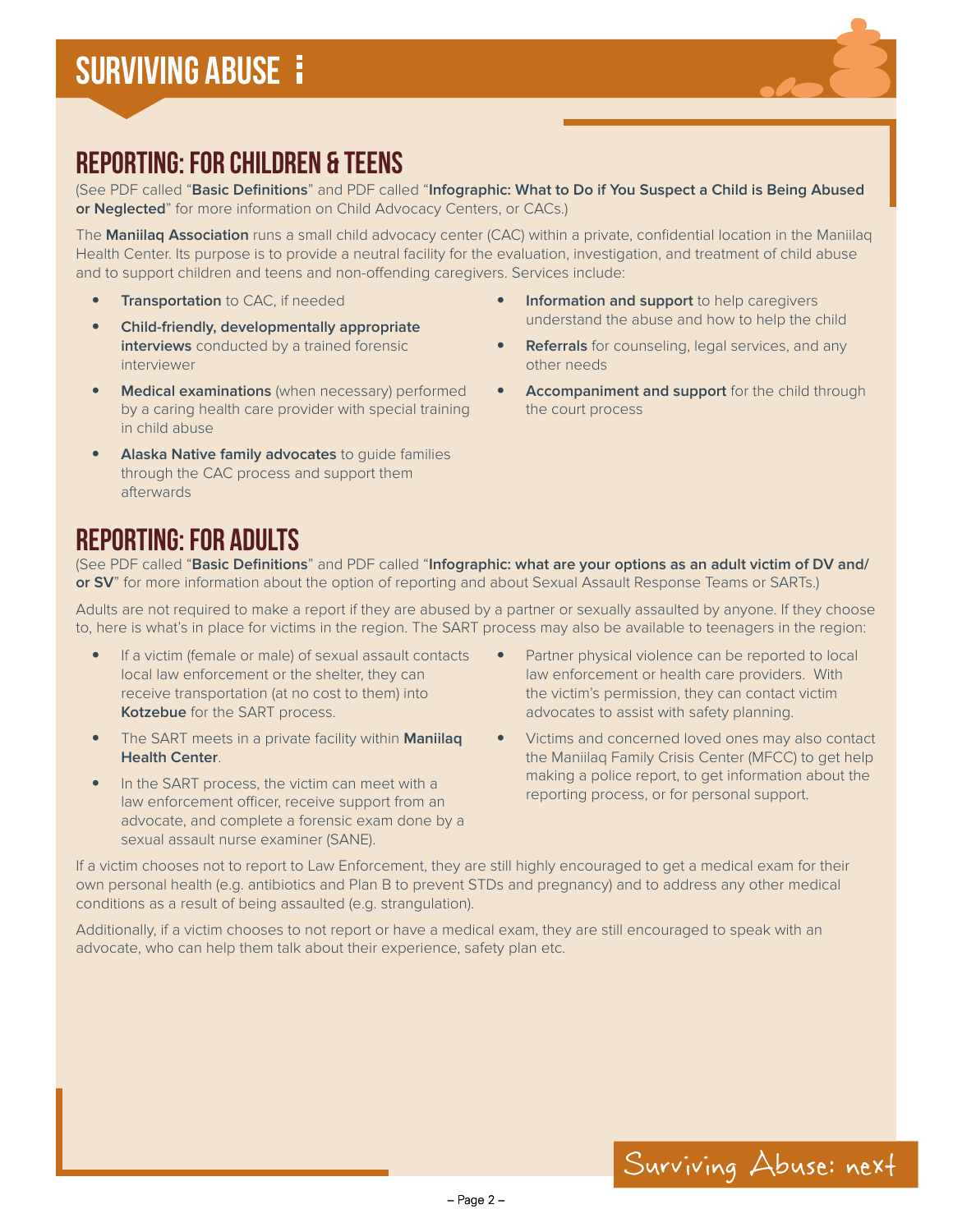# **SURVIVING ABUSE i**



*women and their children, keeping families together and providing support.*

### **SHELTER**

For victims of abuse and their children needing immediate safety, the following options are available:

#### **Kotzebue:**

Maniilaq Family Crisis Center (MFCC)

**Five beds** and a few cribs for women and their children up to age 18 (teenaged male children can stay if they have no criminal record), as space and staffing permit

**Women** can stay for up to 8 weeks, and will receive help to find housing after their shelter stay

**Male victims** can receive short-term emergency shelter in an alternative location through MFCC

**Advocacy services** available in shelter

#### **Villages in the region:**

Contact the Maniilaq Family Crisis Center to see if there is currently a safehome in your village for short-term emergency stays.

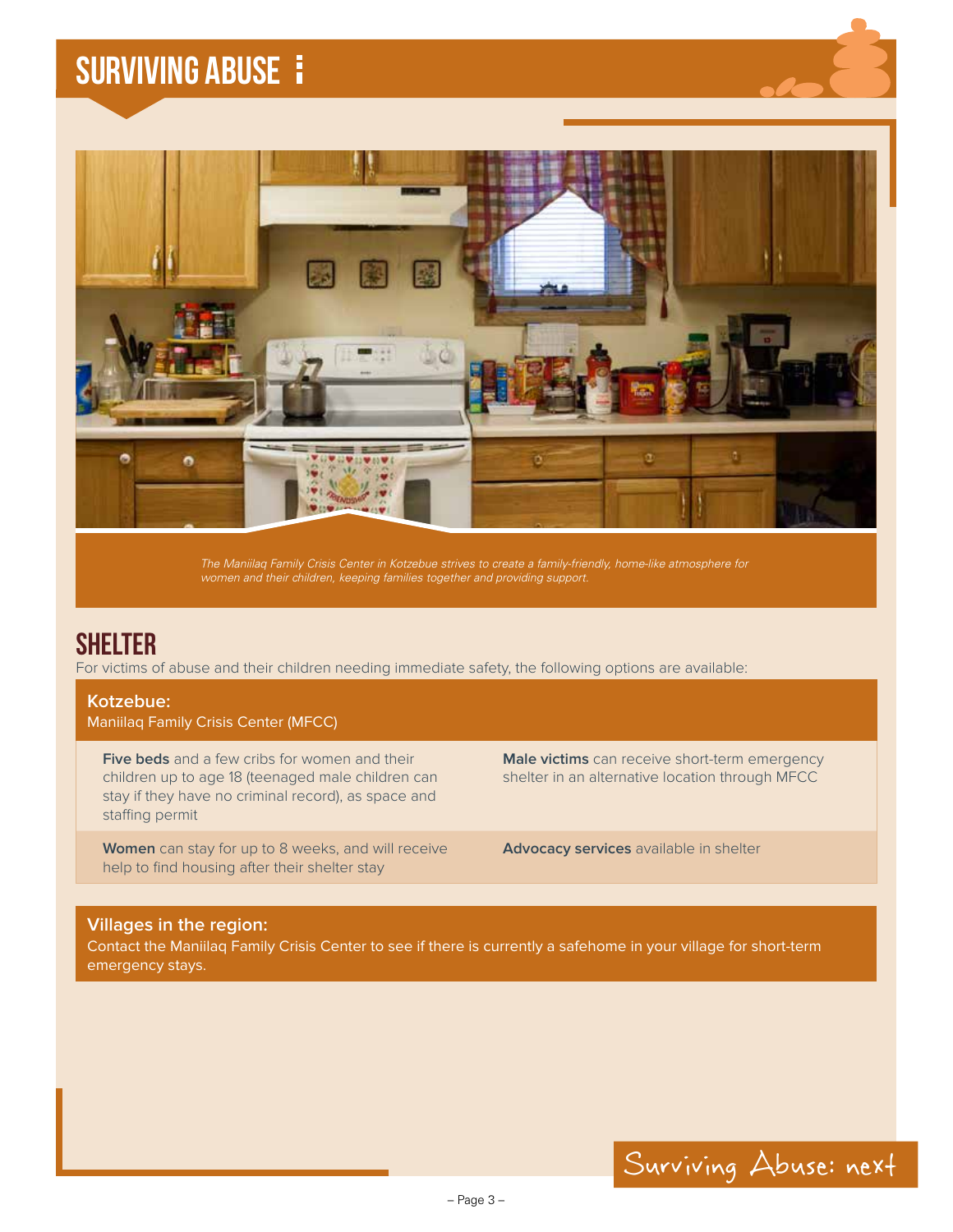# **SURVIVING ABUSE i**





*Trained, compassionate, culturally-connected advocates, such as Sara (pictured), at the Maniilaq Family Crisis Center in Kotzebue provide nonjudgmental listening, support and empathy, information, and help finding needed resources.*

### Advocacy, support, and information

Trained, compassionate, culturally-connected advocates are available at MFCC, as is a social worker at the Maniilaq Health Center. Advocates provide the following services (which are not just for people in shelter):

- **Hotline** where they provide a listening ear, support, and information to victims of violence, their family members and loved ones, or others who have questions about abuse
- **Safety planning**
- **Legal advocacy** (court accompaniment, protective orders, connecting victim to a lawyer at no cost, etc.)
- **Medical advocacy** (supporting victim to get healthcare and supporting victim through the SART process)
- Help to find housing, food, clothing, job training and other **basic needs**
- **One-on-one support** and information
- Assistance filing for money through **Victims of Violent Crimes Compensation**
- Help to find other needed **resources**, such as counseling or children's programs
- Some Iñupiaq-speaking staff and use of language lines for languages other than English

# PROMOTING WELLNESS i

### YOUTH MAKE A DIFFERENCE! **Education Opportunities:**

#### **Kotzebue:**

• bullying

MFCC advocates can present in middle and high schools throughout the region about topics such as:

- good touch/bad touch
	-
- healthy relationships

### Promoting Wellness: next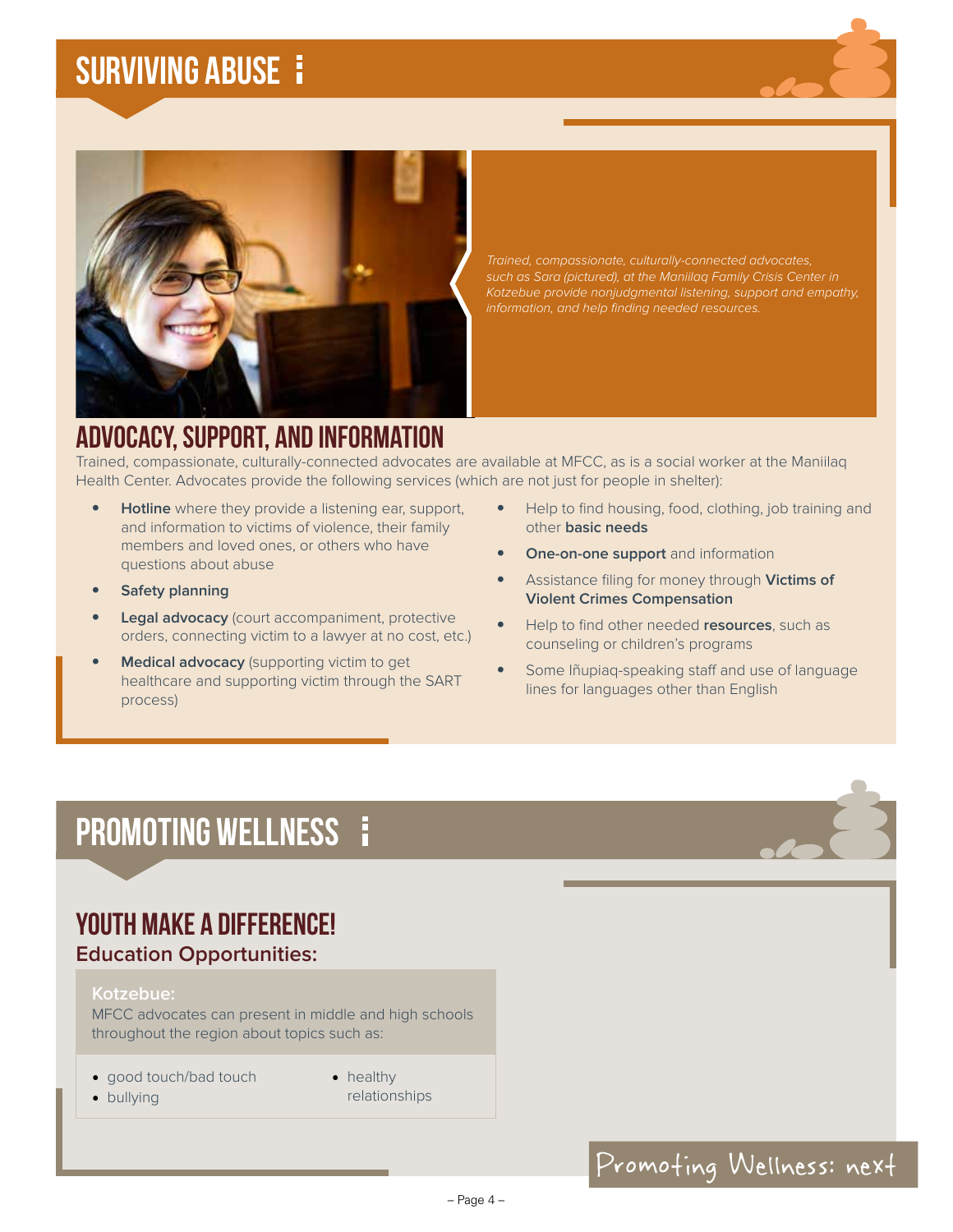# PROMOTING WELLNESS i

### Ways Youth Can Get Involved:

The Northwest Arctic School District runs the **Teck John Baker Youth Leaders** program in Kotzebue and in every village of the region. In this program:

- Youth at every school select their peer leaders
- Youth Leaders receive training on areas such as bullying, dating violence, healthy relationships, suicide signs and prevention, leadership, and teamwork.
- Youth Leaders use traditional Iñupiaq conflictresolution skills and come up with effective, youthfocused ways of solving problems in their schools and communities.
- Youth at every school are supported by adult mentors.
- Since the program began, the Northwest Arctic went from being the school district with the highest student suicide rate in the state to having zero student suicides for the four years since implementation.

The **Maniilaq Association Wellness Program** offers summer camps such as Camp Pigaaq for youth. These camps revolve around subsistence activities, healthy living, healthy relationship skills, cultural awareness, and suicide prevention.



*village of Kivalina) step in to help solve problems among their peers and younger children, using traditional Iñupiaq conflictresolution skills and the leadership and support skills they have learned through the program.* 

### Trainings for Tribes and Professional Groups:

**MFCC** advocates are available to give presentations and information at village clinics, health fairs, and job fairs on topics such as domestic violence, sexual assault, and available services.

Every fall, at the beginning of the school year, all **Teck John Baker Youth Leaders** participate in the annual 3 day training retreat in Kotzebue. Training topics include suicide, bullying, substance abuse, violence prevention, role modeling, and self-improvement.

Throughout the year, adult and community trainings are available through the Youth Leaders on suicide prevention, intervention, and postvention.

### Changing Community Norms:

The Northwest Arctic Borough School District implements the "Coaching Boys into Men" program with the goal of helping create healthier ideas and practices of masculinity and encouraging boys to be involved in violence prevention.

MFCC organizes events for Domestic Violence Awareness Month, gives out printed information, and airs PSAs about violence and available services on local radio.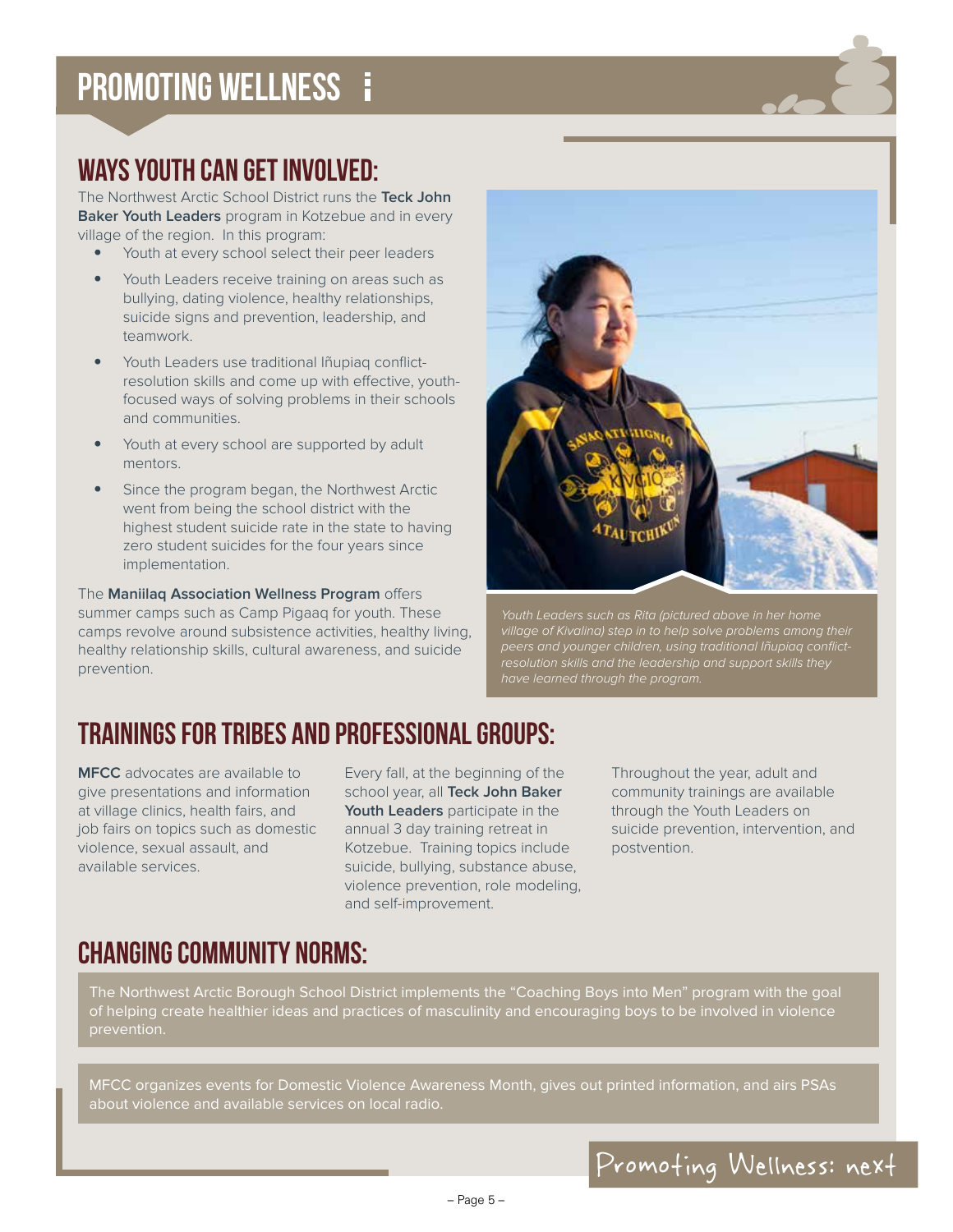# PROMOTING WELLNESS i

### changing community norms (Cont.):



### MISS Movement **Community Organization** : knew why<br>as fast as<br>nt to be left

ng someone, it's<br>to think of what can<br>but as my sister says.<br>ely answer seems lik



Empower women through exploration of culture and identity while combatting rape culture through education and open dialoque.



*Hannah Atkins (left) and Jacqui Lambert (right) of Kotzebue invite people from the Northwest Arctic to join them online and in the community to change the social norms that support sexual violence, and to promote the positive in Iñupiaq values, women's strength, and community support.*

Begun by two young Kotzebue women, Jacqui Lambert and Hannah Atkins, Miss Movement of the NANA Region is an online, social-media based grassroots organizing effort with the goals of:

- Increasing awareness of sexual violence as a social issue in Northwest Alaska
- Educating on the prevalence of rape culture
- Creating a culture of nonviolence
- Encouraging exploration of culture and identity

To accomplish these goals, the founders invite people and organizations of the Northwest Arctic to join them online and in person to:

- Celebrate what is unique in Northwest Arctic communities by highlighting strong leaders, inspiring events, and cultural revival
- Offer community support to survivors of sexual violence with the message that: "You are strong, you are valued, you are not alone."
- Use their Facebook page and blog to connect people to available resources.
- Develop culturally relevant campaigns, advertisements, and educational kits
- Participate in events such as "Take Back the Midnight Sun"

Changing Harmful Behaviors: next